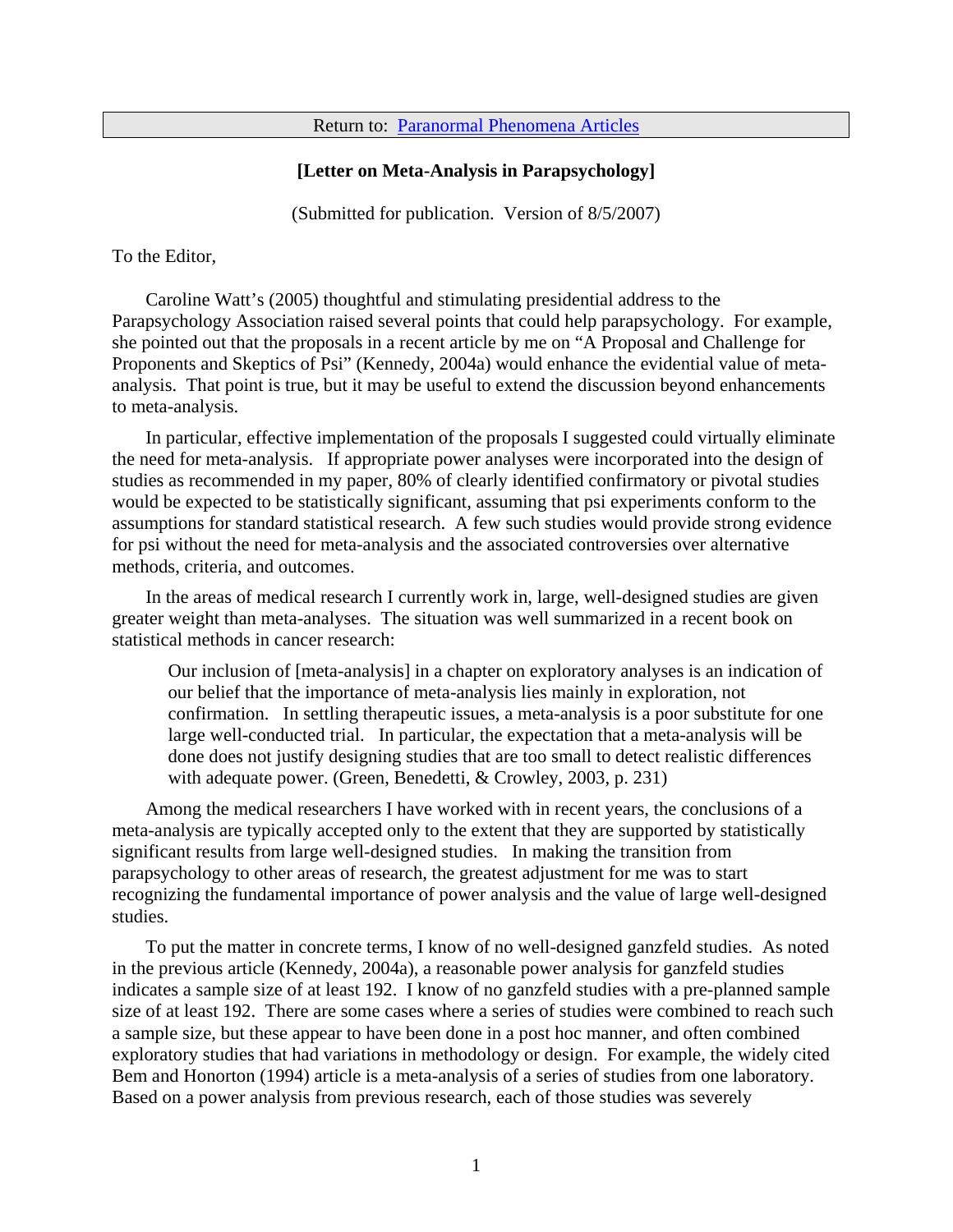underpowered and therefore would be considered poorly designed by the standards I work with now. I do not believe that post hoc meta-analysis can compensate for poor designs. In addition, the variability among the studies combined with the negative correlation between effect size and sample size raise doubts about the meta-analysis. A negative correlation between effect size and sample size is normally diagnostic of bias in a meta-analysis (Egger, Smith, Schneider, & Minder, 1997).

Of course, these arguments and proposals assume that psi conforms to the properties of standard statistical research. As noted in the previous article (Kennedy, 2004), I have come to expect that the results of large confirmatory psi studies will not be more reliably significant than the results of small exploratory studies, which is contrary to the basic assumptions of statistical research including meta-analysis. In addition to the references in my previous article, a more recent meta-analysis of PK studies with electronic random number generators found that the *z* scores (significance level) did not increase with sample size and that effect size was negatively related to sample size (Bosch, Steinkamp, & Boller, 2006). The authors of the meta-analysis proposed that the pattern of results was due to publication bias rather than PK, but admitted that they could not provide convincing evidence for that hypothesis. However, it is noteworthy that a similar pattern of results occurred in the Bem and Honorton (1994) ganzfeld meta-analysis when publication bias presumably could not have been a factor because it included all studies of a certain type from one laboratory.

I suspect that the basically universal disregard in parapsychology for power analysis and for the value of large studies reflects the fact that most psi researchers implicitly (perhaps unconsciously) recognize that psi does not conform to the assumptions for standard statistical research. However, efforts to provide convincing evidence for psi will fail if the experimental results have unexplained properties that are inconsistent with the statistical foundations for the claimed evidence. Cautious scientists will continue to favor methodological problems as the most likely explanation, particularly if the results are unpredictable and appear to be associated with certain experimenters.

The finding that *z* score does not increase with sample size implies that the standard methods for data analysis including binomial tests, t tests, and analysis of variance do not have their usual meaning and applicability in psi research. The experiment as a whole may be the appropriate unit of analysis rather than the individual trials or subjects as assumed for those tests. The hypothesis of goal-oriented psi experimenter effects is logically consistent with the basic assumptions for psi research and has strong empirical support that the outcomes of psi experiments are typically (but not always) unrelated to sample size (Kennedy, 1995). Appropriate statistical methods for this type of phenomena remain to be developed. Using statistical assumptions that do not fit the phenomena will inevitably result in failure to make scientific progress.

A two-stage statistical strategy may be needed. The first stage would be based on normal statistical methods to provide evidence that something anomalous occurred. The second stage would utilize more novel statistical assumptions appropriate for the phenomena. The concepts of goal-oriented psi (Kennedy, 1995) and evasive psi (Kennedy, 2004b) may be useful starting points for developing relevant methods.